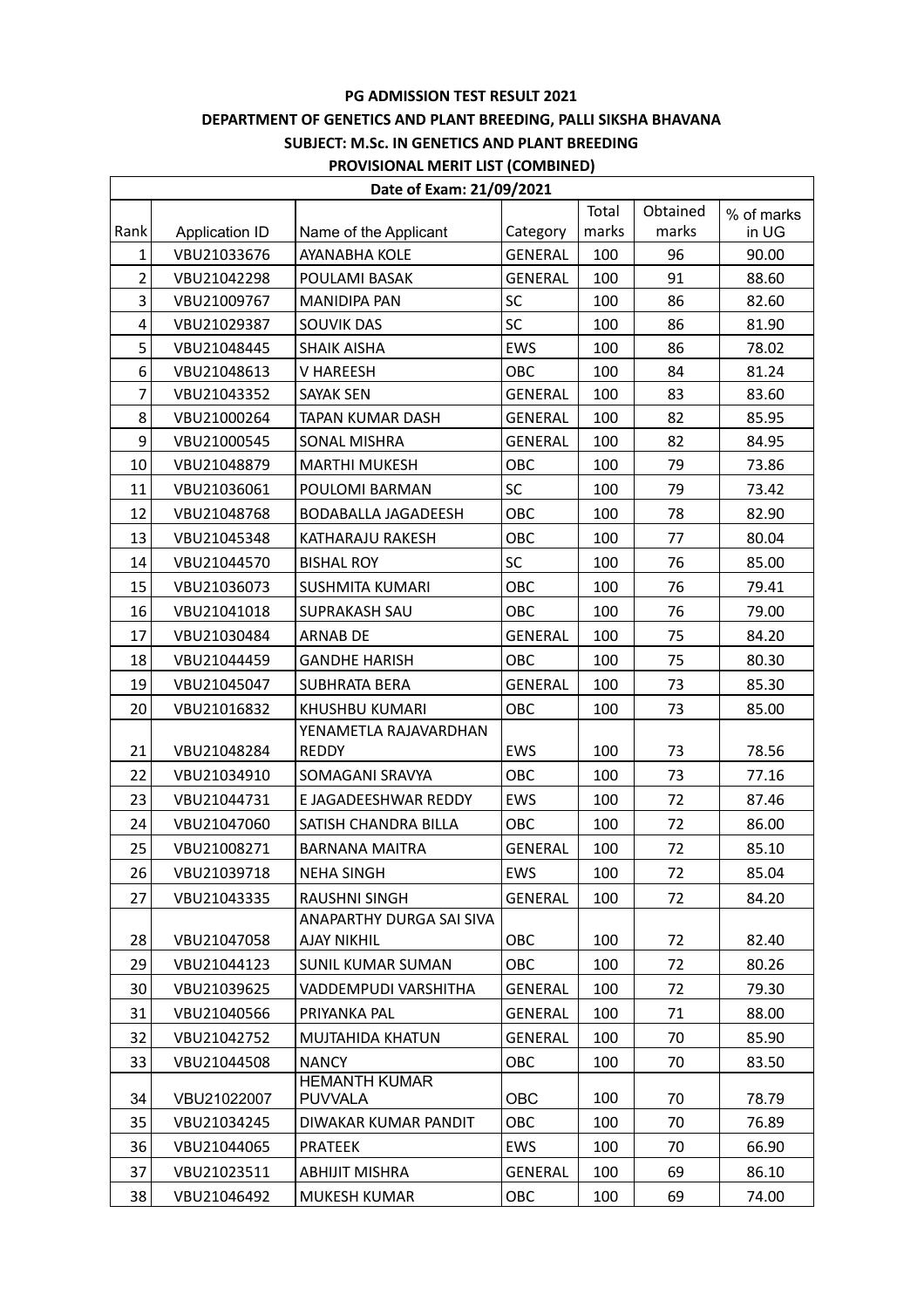## **DEPARTMENT OF GENETICS AND PLANT BREEDING, PALLI SIKSHA BHAVANA**

## **SUBJECT: M.Sc. IN GENETICS AND PLANT BREEDING**

#### **PROVISIONAL MERIT LIST (COMBINED)**

| Date of Exam: 21/09/2021 |                |                           |                |       |          |            |  |
|--------------------------|----------------|---------------------------|----------------|-------|----------|------------|--|
|                          |                |                           |                | Total | Obtained | % of marks |  |
| Rank                     | Application ID | Name of the Applicant     | Category       | marks | marks    | in UG      |  |
| 39                       | VBU21014051    | SAYAN MONDAL              | <b>GENERAL</b> | 100   | 69       | 66.37      |  |
| 40                       | VBU21012511    | SAMPURNA BHATTACHARYA     | GENERAL        | 100   | 68       | 85.70      |  |
| 41                       | VBU21021691    | <b>VIDUSHI</b>            | OBC            | 100   | 68       | 82.60      |  |
| 42                       | VBU21024668    | <b>SOURAV GHOSH</b>       | OBC            | 100   | 68       | 81.10      |  |
| 43                       | VBU21040043    | <b>SURJIT NAYAK</b>       | <b>GENERAL</b> | 100   | 68       | 65.39      |  |
| 44                       | VBU21022751    | <b>JYOTISMITA BEHERA</b>  | GENERAL        | 100   | 67       | 85.00      |  |
| 45                       | VBU21026627    | PREETI SAGAR              | <b>GENERAL</b> | 100   | 67       | 84.30      |  |
| 46                       | VBU21048257    | P NITHIN KUMAR REDDY      | GENERAL        | 100   | 67       | 82.45      |  |
| 47                       | VBU21048365    | <b>BANDARI MAHENDAR</b>   | OBC            | 100   | 67       | 72.25      |  |
| 48                       | VBU21028606    | SALONI SINHA              | <b>GENERAL</b> | 100   | 66       | 84.56      |  |
| 49                       | VBU21033848    | <b>SANGRAM GARAI</b>      | OBC            | 100   | 66       | 83.70      |  |
| 50                       | VBU21024981    | PRATYASA PAL              | <b>GENERAL</b> | 100   | 66       | 80.70      |  |
| 51                       | VBU21039999    | SHALVI AISHWARYA VERMA    | <b>GENERAL</b> | 100   | 65       | 84.30      |  |
| 52                       | VBU21032130    | MADHUCHHANDA MISHRA       | GENERAL        | 100   | 65       | 83.70      |  |
| 53                       | VBU21015806    | ARUNDHUTI CHAKRABARTY     | <b>GENERAL</b> | 100   | 65       | 81.85      |  |
| 54                       | VBU21016579    | NIRMUL KUMAR              | OBC            | 100   | 65       | 81.80      |  |
| 55                       | VBU21045481    | <b>VIVEK KUMAR GAURAV</b> | <b>GENERAL</b> | 100   | 65       | 0.00       |  |
| 56                       | VBU21004210    | PRADIPTA BISWAS           | GENERAL        | 100   | 64       | 88.30      |  |
| 57                       | VBU21048658    | DIVYA RAJ BHARTI          | SC             | 100   | 64       | 82.30      |  |
| 58                       | VBU21048131    | FATIMA ARAISH             | <b>GENERAL</b> | 100   | 64       | 81.85      |  |
| 59                       | VBU21001630    | <b>SUJIT KUMAR SETHY</b>  | <b>SC</b>      | 100   | 64       | 80.90      |  |
| 60                       | VBU21004630    | SONIKA SONAM              | <b>GENERAL</b> | 100   | 64       | 80.18      |  |
| 61                       | VBU21005154    | <b>SUVAM DUTTA</b>        | <b>GENERAL</b> | 100   | 64       | 78.90      |  |
| 62                       | VBU21038981    | <b>ANKIT RAJ</b>          | SC             | 100   | 64       | 73.43      |  |
| 63                       | VBU21001119    | RITABRATA SARKAR          | <b>GENERAL</b> | 100   | 63       | 88.20      |  |
| 64                       | VBU21035773    | KAVYA MILAPALLI           | OBC            | 100   | 63       | 82.40      |  |
| 65                       | VBU21040793    | <b>RAJU KUMAR</b>         | EWS            | 100   | 63       | 79.19      |  |
| 66                       | VBU21018052    | SOUJANYA JANA             | <b>GENERAL</b> | 100   | 63       | 76.15      |  |
| 67                       | VBU21048687    | BAIRU SATHYA DHEERAJ      | OBC            | 100   | 63       | 71.13      |  |
| 68                       | VBU21039901    | <b>MONALISHA CHAR</b>     | <b>GENERAL</b> | 100   | 62       | 88.00      |  |
| 69                       | VBU21022752    | ELORA PRIYADARSHINI       | SC             | 100   | 62       | 85.50      |  |
| 70                       | VBU21045970    | <b>ARIJIT ADHIKARY</b>    | <b>SC</b>      | 100   | 62       | 81.00      |  |
| 71                       | VBU21036584    | <b>MUKESH RANJAN</b>      | OBC            | 100   | 62       | 79.90      |  |
| 72                       | VBU21014237    | <b>RITI PAL</b>           | OBC            | 100   | 61       | 88.70      |  |
|                          |                | CHUNDURI VENKATA SESHA    |                |       |          |            |  |
| 73                       | VBU21048296    | SAI SRI BHARATHI          | <b>GENERAL</b> | 100   | 61       | 88.60      |  |
| 74                       | VBU21048083    | ADHIRAJ MUKHERJEE         | <b>GENERAL</b> | 100   | 61       | 86.28      |  |
| 75                       | VBU21014806    | PRATIBHA MURMU            | ST             | 100   | 61       | 80.70      |  |
|                          |                | KURADA SATYA RAMA         |                |       |          |            |  |
| 76                       | VBU21015606    | HARIKA                    | OBC            | 100   | 61       | 77.90      |  |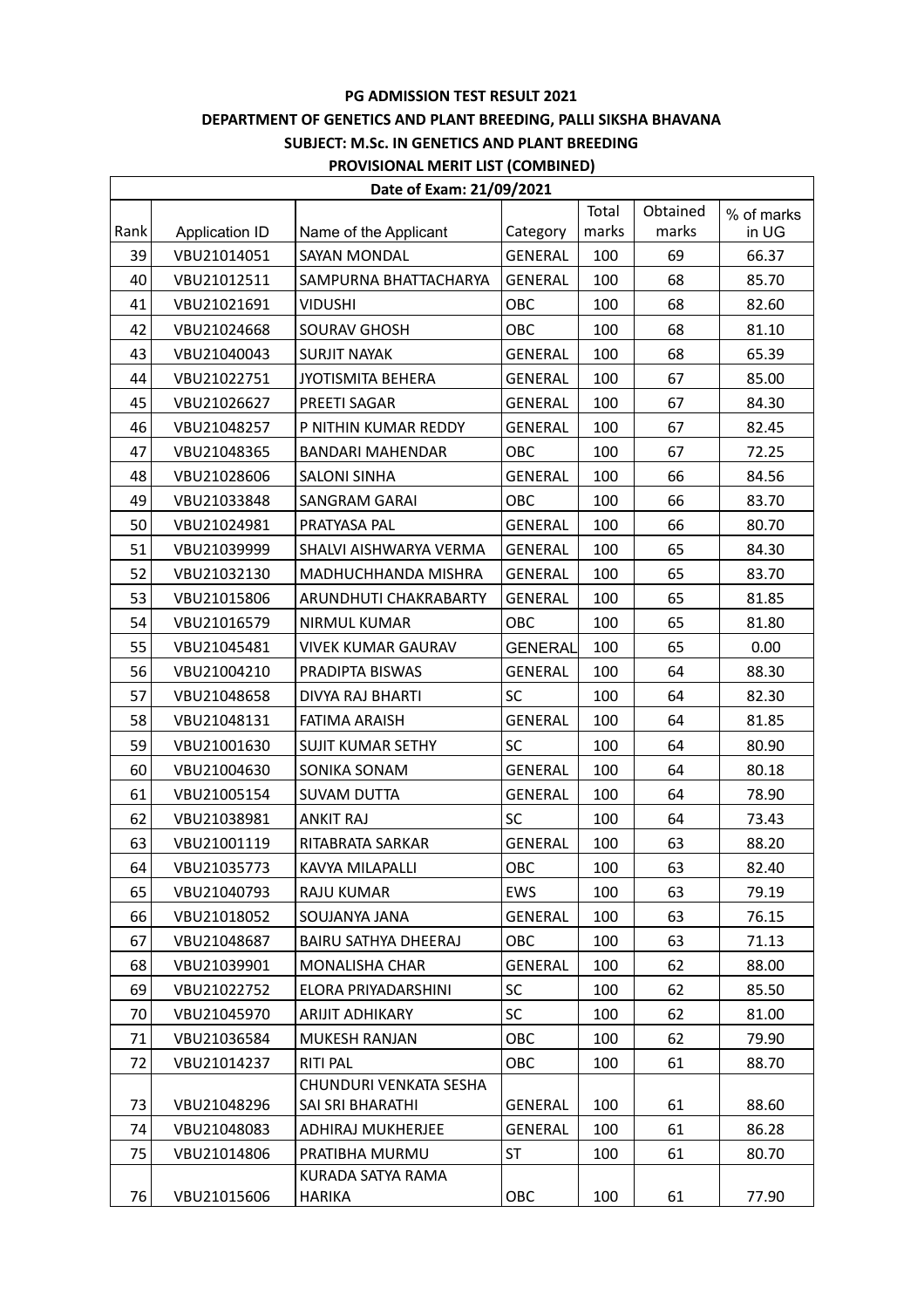## **DEPARTMENT OF GENETICS AND PLANT BREEDING, PALLI SIKSHA BHAVANA**

## **SUBJECT: M.Sc. IN GENETICS AND PLANT BREEDING**

## **PROVISIONAL MERIT LIST (COMBINED)**

| Date of Exam: 21/09/2021 |                |                              |                |       |          |            |  |
|--------------------------|----------------|------------------------------|----------------|-------|----------|------------|--|
|                          |                |                              |                | Total | Obtained | % of marks |  |
| Rank                     | Application ID | Name of the Applicant        | Category       | marks | marks    | in UG      |  |
| 77                       | VBU21040542    | MD MOSIM ANSARI              | OBC            | 100   | 61       | 75.00      |  |
| 78                       | VBU21044406    | SANA QAIYOOM                 | <b>OBC</b>     | 100   | 60       | 83.95      |  |
| 79                       | VBU21039013    | <b>SHIVAM KUMAR SINGH</b>    | EWS            | 100   | 60       | 78.90      |  |
| 80                       | VBU21043147    | <b>ASHISH SAHU</b>           | <b>GENERAL</b> | 100   | 60       | 78.00      |  |
| 81                       | VBU21021097    | NIKITA PANDA                 | GENERAL        | 100   | 60       | 0.00       |  |
| 82                       | VBU21038910    | <b>MANISHA PANI</b>          | GENERAL        | 100   | 60       | 0.00       |  |
| 83                       | VBU21035403    | MEKALA SUDHEER KUMAR         | OBC            | 100   | 60       | 0.00       |  |
| 84                       | VBU21044837    | <b>CHANDRA RUBENIK B</b>     | <b>OBC</b>     | 100   | 59       | 86.90      |  |
| 85                       | VBU21048464    | SHAIBAL BANDOPADHYAY         | <b>GENERAL</b> | 100   | 59       | 79.31      |  |
| 86                       | VBU21030405    | ANUSHKA SAHA                 | <b>GENERAL</b> | 100   | 59       | 76.00      |  |
| 87                       | VBU21043199    | <b>SHANKAR LAL CHOUDHARY</b> | OBC            | 100   | 59       | 75.70      |  |
| 88                       | VBU21032877    | <b>SURAJIT BAKSHI</b>        | <b>GENERAL</b> | 100   | 59       | 72.89      |  |
| 89                       | VBU21046850    | <b>MANISH DAGAR</b>          | OBC            | 100   | 59       | 60.30      |  |
| 90                       | VBU21019169    | <b>SANCHITA SARKAR</b>       | SC             | 100   | 59       | 0.00       |  |
| 91                       | VBU21046898    | SANGEETA SAHU                | OBC            | 100   | 59       | 0.00       |  |
| 92                       | VBU21040757    | <b>DEBOLINA SINHA</b>        | <b>GENERAL</b> | 100   | 58       | 87.29      |  |
| 93                       | VBU21040033    | SRIJAN SAMANTA               | <b>GENERAL</b> | 100   | 58       | 83.00      |  |
| 94                       | VBU21047504    | NAWAZISH AHMAD               | OBC            | 100   | 58       | 78.60      |  |
| 95                       | VBU21006671    | MD ANIRUZZAMAN               | <b>GENERAL</b> | 100   | 58       | 78.00      |  |
| 96                       | VBU21029891    | <b>TANAY ROY</b>             | <b>SC</b>      | 100   | 58       | 67.67      |  |
| 97                       | VBU21023611    | SAMBIT DAS                   | <b>GENERAL</b> | 100   | 58       | 0.00       |  |
| 98                       | VBU21011463    | SOURAV SUMAN                 | OBC            | 100   | 58       | 0.00       |  |
| 99                       | VBU21028155    | <b>TAMA MITRA</b>            | <b>GENERAL</b> | 100   | 58       | 0.00       |  |
| 100                      | VBU21026423    | YALEM TAMUK                  | ST             | 100   | 57       | 82.30      |  |
| 101                      | VBU21037971    | <b>ASMITA RAY</b>            | <b>GENERAL</b> | 100   | 57       | 80.24      |  |
| 102                      | VBU21002710    | <b>JALLI LOKESH</b>          | OBC            | 100   | 57       | 78.60      |  |
|                          |                | PATURU NAVEEN KUMAR          |                |       |          |            |  |
| 103                      | VBU21038914    | REDDY                        | GENERAL        | 100   | 56       | 93.90      |  |
| 104                      | VBU21015598    | POULAMEE ADHIKARY            | <b>GENERAL</b> | 100   | 56       | 87.60      |  |
| 105                      | VBU21031849    | <b>ANINDITA SWAIN</b>        | <b>GENERAL</b> | 100   | 56       | 83.10      |  |
| 106                      | VBU21046453    | PIYUSH GUPTA                 | <b>OBC</b>     | 100   | 56       | 82.17      |  |
| 107                      | VBU21017339    | SHILPI NANDI                 | <b>GENERAL</b> | 100   | 56       | 76.90      |  |
| 108                      | VBU21045856    | <b>VIKASH PALSANIYA</b>      | OBC            | 100   | 56       | 53.30      |  |
| 109                      | VBU21043356    | <b>GAYATHRI DEVI G</b>       | <b>OBC</b>     | 100   | 56       | 0.00       |  |
| 110                      | VBU21045550    | SOURAV KUMAR GUPTA           | ОВС            | 100   | 56       | 0.00       |  |
| 111                      | VBU21023226    | PREETI RAI                   | <b>GENERAL</b> | 100   | 55       | 84.77      |  |
| 112                      | VBU21028279    | SAURABH SINGH                | <b>GENERAL</b> | 100   | 55       | 81.40      |  |
| 113                      | VBU21046057    | <b>NISHA RANI</b>            | <b>OBC</b>     | 100   | 55       | 78.79      |  |
| 114                      | VBU21044180    | <b>GOPINI MAHESH BABU</b>    | OBC            | 100   | 55       | 77.60      |  |
| 115                      | VBU21048510    | <b>BHUKYA RAJKUMAR</b>       | ST             | 100   | 55       | 74.21      |  |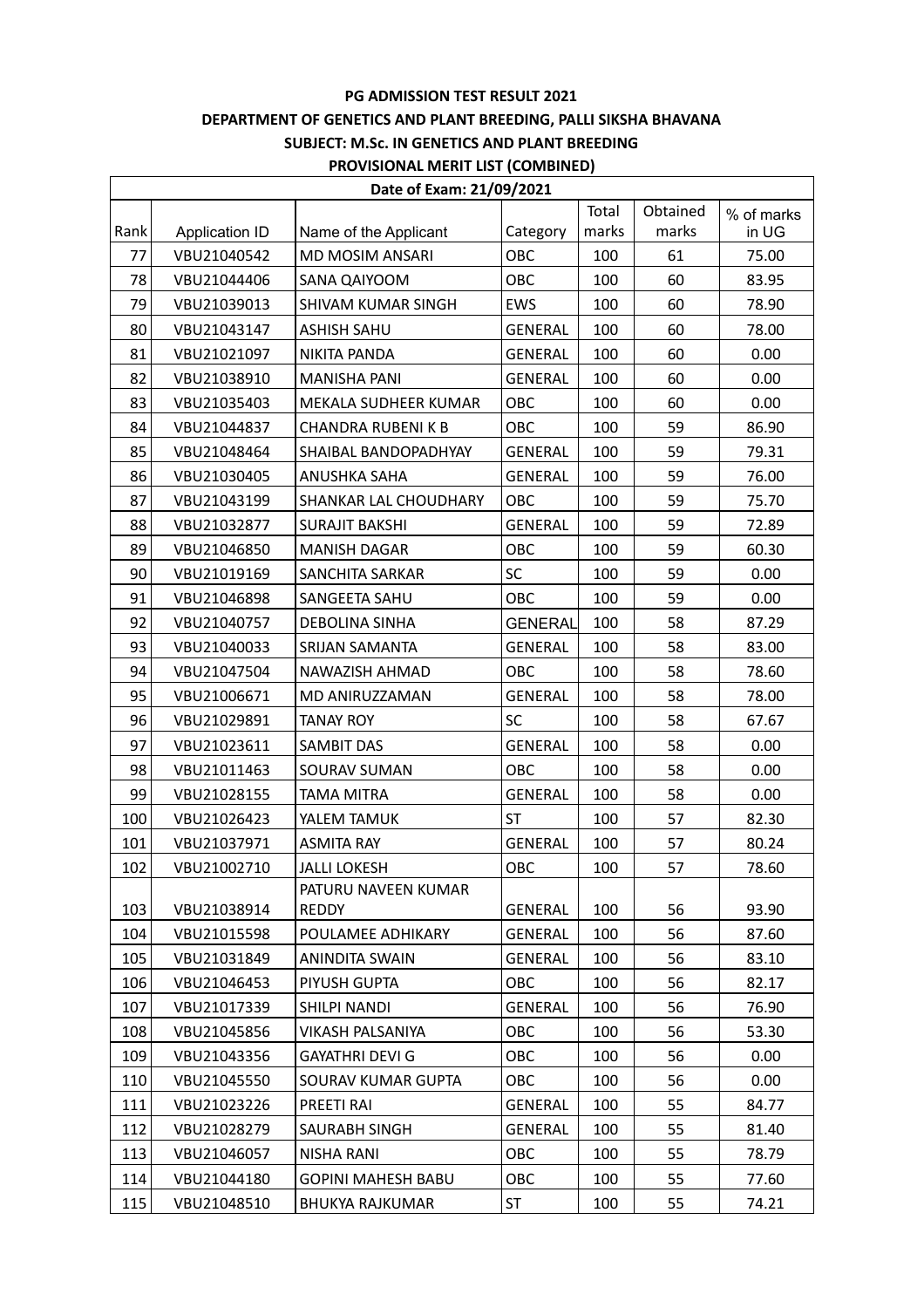# **DEPARTMENT OF GENETICS AND PLANT BREEDING, PALLI SIKSHA BHAVANA**

## **SUBJECT: M.Sc. IN GENETICS AND PLANT BREEDING**

### **PROVISIONAL MERIT LIST (COMBINED)**

| Date of Exam: 21/09/2021 |                |                          |                |       |          |            |
|--------------------------|----------------|--------------------------|----------------|-------|----------|------------|
|                          |                |                          |                | Total | Obtained | % of marks |
| Rank                     | Application ID | Name of the Applicant    | Category       | marks | marks    | in UG      |
| 116                      | VBU21017469    | PRANAV RAJ               | OBC            | 100   | 55       | 71.60      |
| 117                      | VBU21039804    | <b>MANISHA KUMARI</b>    | SC             | 100   | 55       | 0.00       |
| 118                      | VBU21033343    | <b>ST CHONGNEITHIAM</b>  | <b>ST</b>      | 100   | 55       | 0.00       |
| 119                      | VBU21008275    | <b>BHARATH BK</b>        | <b>GENERAL</b> | 100   | 54       | 78.00      |
| 120                      | VBU21004436    | <b>AJAY BOGATI</b>       | <b>GENERAL</b> | 100   | 53       | 88.70      |
| 121                      | VBU21023569    | ANANYA PURKAYASTHA       | <b>GENERAL</b> | 100   | 53       | 85.10      |
|                          |                | SAMIKSHA SINGH           |                |       |          |            |
| 122                      | VBU21031655    | DEWANGAN                 | GENERAL        | 100   | 53       | 84.80      |
| 123                      | VBU21038529    | MANASA DEVI MISHRA       | <b>GENERAL</b> | 100   | 53       | 82.71      |
| 124                      | VBU21027491    | ABIR RAY BARDHAN         | <b>GENERAL</b> | 100   | 53       | 81.30      |
| 125                      | VBU21023723    | <b>BHAWESH KUMAR</b>     | SC             | 100   | 53       | 78.00      |
| 126                      | VBU21028049    | <b>HEISNAM BRAJESH</b>   | OBC            | 100   | 52       | 81.30      |
| 127                      | VBU21013919    | <b>ARIJIT GHOSH</b>      | <b>GENERAL</b> | 100   | 52       | 79.50      |
| 128                      | VBU21029474    | SHREYA KUMBHAJ           | OBC            | 100   | 52       | 79.50      |
| 129                      | VBU21036107    | SREEJAYA GHOSH           | <b>GENERAL</b> | 100   | 52       | 79.00      |
| 130                      | VBU21038015    | ANANYA MISRA             | <b>GENERAL</b> | 100   | 52       | 78.84      |
| 131                      | VBU21032489    | <b>JAGAMOHAN RANA</b>    | OBC            | 100   | 52       | 77.30      |
| 132                      | VBU21032619    | <b>MUNNA KUMAR</b>       | <b>SC</b>      | 100   | 52       | 74.00      |
| 133                      | VBU21040655    | NINGOMBAM LILYNA         | <b>GENERAL</b> | 100   | 52       | 72.10      |
|                          |                | YARLAGADDA MANJU         |                |       |          |            |
| 134                      | VBU21041785    | <b>BHARGAVI</b>          | <b>EWS</b>     | 100   | 52       | 0.00       |
| 135                      | VBU21039686    | <b>DEBANWITA GHOSH</b>   | GENERAL        | 100   | 51       | 87.70      |
| 136                      | VBU21023224    | AARTI MAHALA             | OBC            | 100   | 51       | 79.00      |
| 137                      | VBU21020377    | PRIYANKA DEY             | <b>GENERAL</b> | 100   | 51       | 78.00      |
| 138                      | VBU21044453    | <b>VIVECHANA KURREY</b>  | SC             | 100   | 51       | 76.30      |
| 139                      | VBU21046622    | <b>MASUD RIJWAN</b>      | OBC            | 100   | 51       | 74.40      |
| 140                      | VBU21004556    | <b>ARPAN ROY</b>         | <b>GENERAL</b> | 100   | 51       | 72.40      |
| 141                      | VBU21018509    | SIUNATH SINGHA           | <b>GENERAL</b> | 100   | 51       | 66.79      |
| 142                      | VBU21013200    | ANKITA SARKAR            | SC             | 100   | 51       | 0.00       |
| 143                      | VBU21046128    | <b>SHALANI KUMARI</b>    | OBC            | 100   | 50       | 85.94      |
| 144                      | VBU21030102    | <b>TISTA BARIK</b>       | <b>GENERAL</b> | 100   | 50       | 85.40      |
| 145                      | VBU21035686    | PRATIKSHA SAHOO          | OBC            | 100   | 50       | 82.46      |
|                          |                | THARRINGWON MARCHANG     |                |       |          |            |
| 146                      | VBU21034774    | <b>NINGSHEN</b>          | ST             | 100   | 50       | 80.00      |
| 147                      | VBU21021425    | PALLAVI SHAKTAWAT        | <b>GENERAL</b> | 100   | 50       | 77.60      |
| 148                      | VBU21028336    | SOURAV PATRA             | GENERAL        | 100   | 50       | 70.73      |
| 149                      | VBU21040984    | PRADEEP JAT              | OBC            | 100   | 50       | 70.60      |
| 150                      | VBU21028129    | SURBANI LAISHRAM         | OBC            | 100   | 49       | 84.20      |
| 151                      | VBU21032811    | <b>TANYA CHAKRAVORTY</b> | <b>EWS</b>     | 100   | 49       | 81.70      |
| 152                      | VBU21027639    | NAVNEET KUMAR GUPTA      | OBC            | 100   | 49       | 77.40      |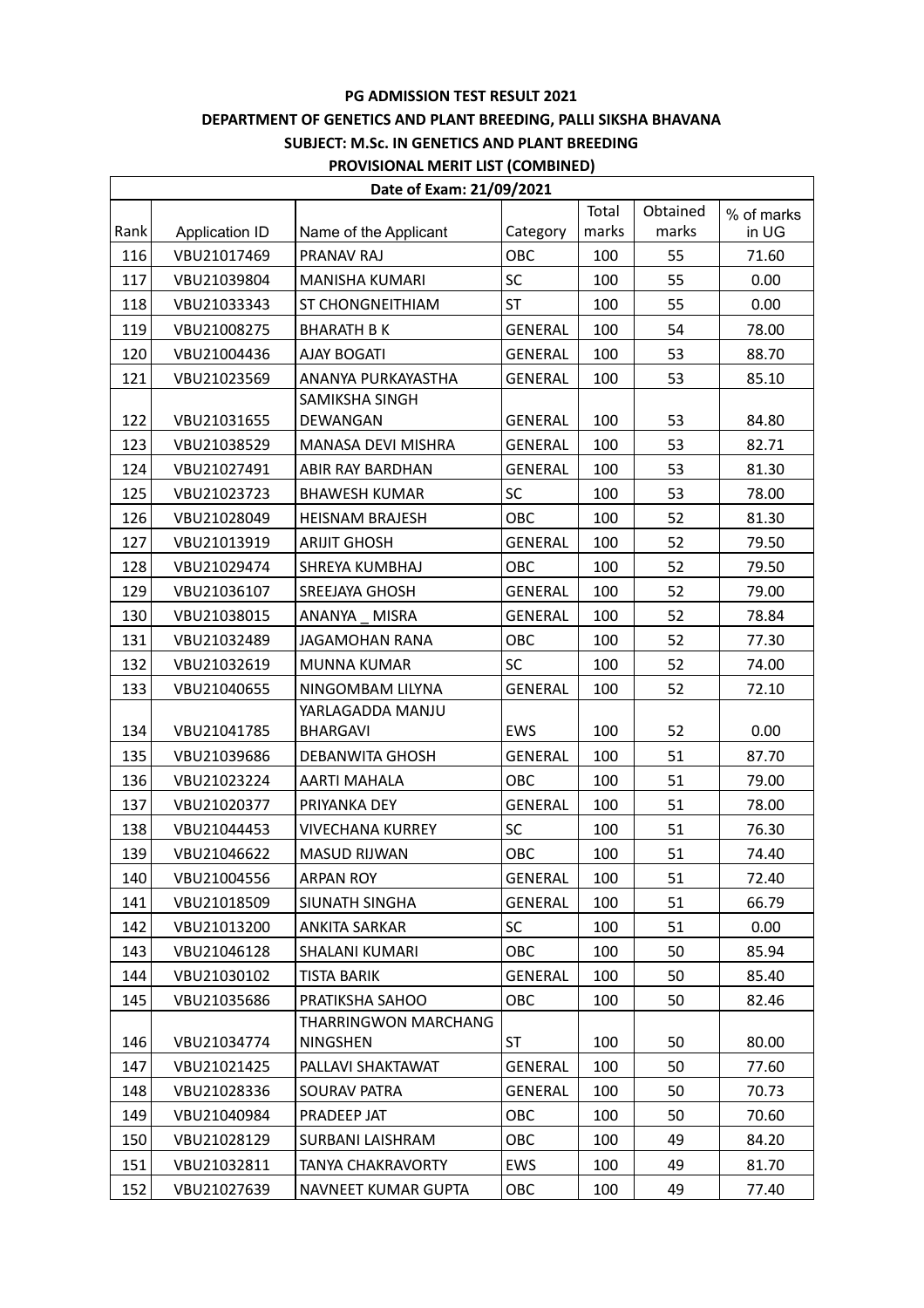## **DEPARTMENT OF GENETICS AND PLANT BREEDING, PALLI SIKSHA BHAVANA**

## **SUBJECT: M.Sc. IN GENETICS AND PLANT BREEDING**

### **PROVISIONAL MERIT LIST (COMBINED)**

| Date of Exam: 21/09/2021 |                |                              |                |       |          |            |
|--------------------------|----------------|------------------------------|----------------|-------|----------|------------|
|                          |                |                              |                | Total | Obtained | % of marks |
| Rank                     | Application ID | Name of the Applicant        | Category       | marks | marks    | in UG      |
| 153                      | VBU21041706    | <b>BANOTH SRIKANTH DASRU</b> | <b>ST</b>      | 100   | 49       | 72.00      |
| 154                      | VBU21044422    | <b>FAIJUDDIN AHAMMAD</b>     | <b>GENERAL</b> | 100   | 49       | 65.49      |
| 155                      | VBU21035229    | SANGRAM SARKAR               | SC             | 100   | 49       | 0.00       |
| 156                      | VBU21025768    | <b>GUTTI SAI CHAITANAYA</b>  | OBC            | 100   | 48       | 80.60      |
| 157                      | VBU21046463    | <b>MONIKA RAJ</b>            | SC             | 100   | 48       | 79.44      |
|                          |                | <b>SOUMA SANKAR</b>          |                |       |          |            |
| 158                      | VBU21013249    | <b>MUKHERJEE</b>             | <b>GENERAL</b> | 100   | 48       | 79.08      |
| 159                      | VBU21025846    | SANJEETA KUMARI              | OBC            | 100   | 48       | 75.38      |
| 160                      | VBU21047599    | EDARA SATYA SRI BHAVYA       | <b>GENERAL</b> | 100   | 48       | 87.90      |
| 161                      | VBU21031176    | <b>KETAN ANAND</b>           | <b>GENERAL</b> | 100   | 48       | 0.00       |
| 162                      | VBU21004502    | <b>NITISH KUMAR</b>          | OBC            | 100   | 48       | 0.00       |
| 163                      | VBU21016168    | <b>BIPASHA ADHIKARI</b>      | <b>GENERAL</b> | 100   | 47       | 88.70      |
| 164                      | VBU21032878    | <b>BANDANA SINGHA</b>        | OBC            | 100   | 47       | 84.70      |
| 165                      | VBU21024515    | <b>SANKAR MAITY</b>          | <b>GENERAL</b> | 100   | 47       | 83.30      |
| 166                      | VBU21027492    | PRAGYA CHAKRABORTY           | GENERAL        | 100   | 47       | 82.90      |
| 167                      | VBU21017302    | DIPAYAN MUKHERJEE            | <b>GENERAL</b> | 100   | 47       | 75.67      |
| 168                      | VBU21019459    | <b>RIPON CHANDA</b>          | GENERAL        | 100   | 47       | 69.68      |
| 169                      | VBU21005608    | ASIM KUMAR PANDA             | <b>GENERAL</b> | 100   | 46       | 89.70      |
| 170                      | VBU21048166    | <b>GAYATRI PRADHAN</b>       | <b>GENERAL</b> | 100   | 46       | 88.60      |
| 171                      | VBU21047668    | ATHIRA M                     | OBC            | 100   | 46       | 88.50      |
| 172                      | VBU21013287    | KASAMRAJ BISWAL              | OBC            | 100   | 46       | 81.00      |
| 173                      | VBU21049101    | PARITOSH SEN                 | OBC            | 100   | 46       | 73.24      |
| 174                      | VBU21023099    | <b>ARIJIT CHOWDHURY</b>      | SC             | 100   | 46       | 72.56      |
| 175                      | VBU21045710    | <b>CHHATRA PAL</b>           | SC             | 100   | 46       | 71.30      |
| 176                      | VBU21008071    | LISA MADHUSMITA DASH         | <b>GENERAL</b> | 100   | 46       | 0.00       |
|                          |                | PRADYUMNA KUMAR              |                |       |          |            |
| 177                      | VBU21031456    | SAHOO                        | OBC            | 100   | 46       | 0.00       |
| 178                      | VBU21015973    | SUDATTA MONDAL               | <b>SC</b>      | 100   | 46       | 0.00       |
| 179                      | VBU21041383    | RONIUJJAMAN SHAIKH           | OBC            | 100   | 45       | 84.70      |
| 180                      | VBU21038277    | <b>DEBASIS PATTNAIK</b>      | <b>GENERAL</b> | 100   | 45       | 77.90      |
|                          |                | <b>PATTIGARI</b>             |                |       |          |            |
| 181                      | VBU21040754    | PRANEETHKUMAR                | OBC            | 100   | 45       | 73.54      |
| 182                      | VBU21016690    | <b>ASHOK SINGH KHARBAS</b>   | OBC            | 100   | 45       | 69.60      |
| 183                      | VBU21035951    | <b>WASIM MONDAL</b>          | <b>GENERAL</b> | 100   | 45       | 0.00       |
|                          |                | PEDALI VENKATA               |                |       |          |            |
| 184                      | VBU21043630    | RAMALAKSHMI                  | <b>GENERAL</b> | 100   | 44       | 88.90      |
| 185                      | VBU21002336    | VANDANA DEVI V S             | <b>GENERAL</b> | 100   | 44       | 88.40      |
| 186                      | VBU21039908    | <b>AMISHA PAITAL</b>         | <b>GENERAL</b> | 100   | 44       | 86.90      |
| 187                      | VBU21042734    | PRATIBHA BARIK               | <b>SC</b>      | 100   | 44       | 85.40      |
| 188                      | VBU21047676    | SIMRAN SAHOO                 | <b>GENERAL</b> | 100   | 44       | 82.97      |
| 189                      | VBU21043830    | SRIJANA BHATTACHARYA         | GENERAL        | 100   | 44       | 80.24      |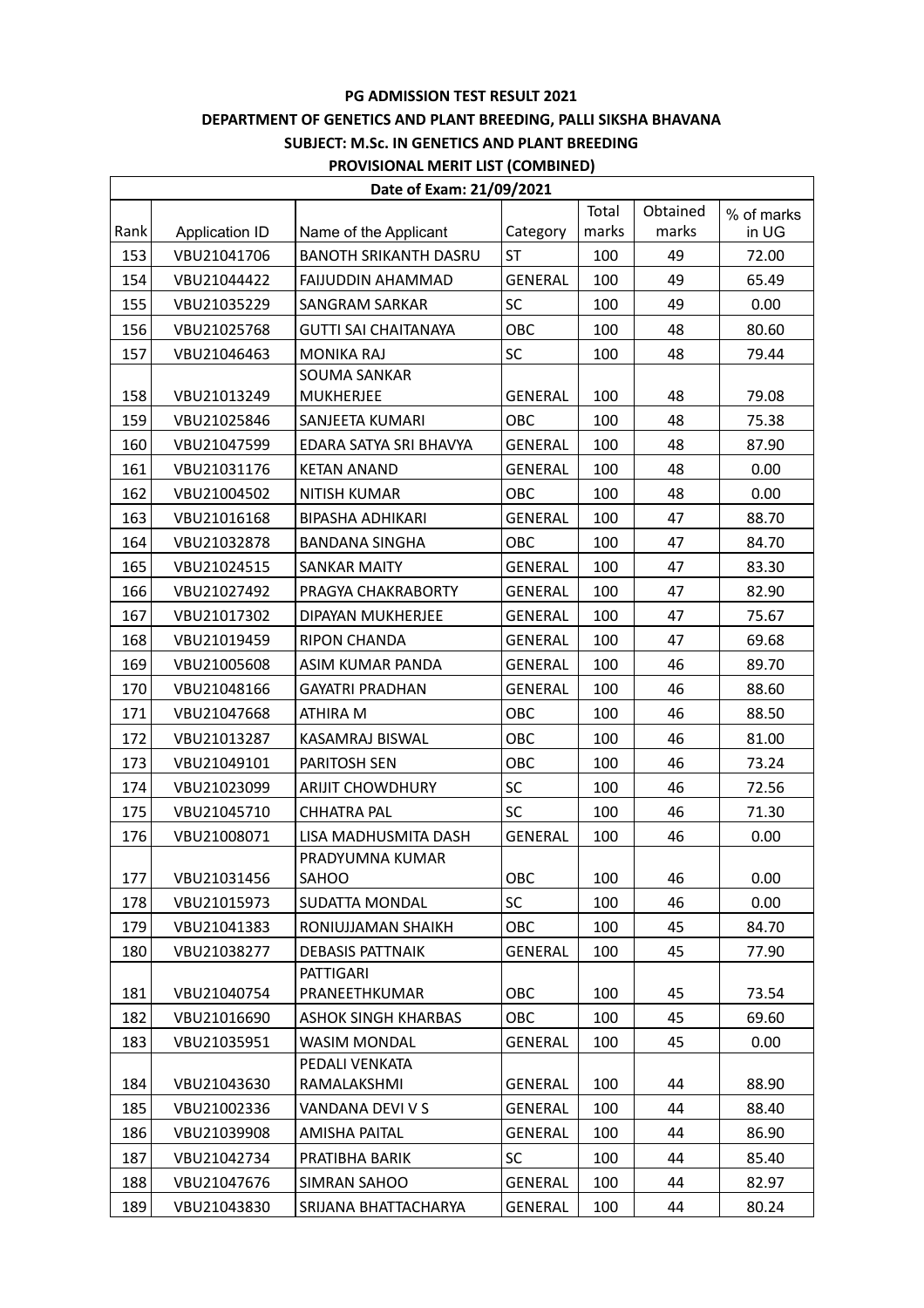## **DEPARTMENT OF GENETICS AND PLANT BREEDING, PALLI SIKSHA BHAVANA**

## **SUBJECT: M.Sc. IN GENETICS AND PLANT BREEDING**

## **PROVISIONAL MERIT LIST (COMBINED)**

| Date of Exam: 21/09/2021 |                |                              |                |       |          |            |
|--------------------------|----------------|------------------------------|----------------|-------|----------|------------|
|                          |                |                              |                | Total | Obtained | % of marks |
| Rank                     | Application ID | Name of the Applicant        | Category       | marks | marks    | in UG      |
| 190                      | VBU21042875    | SAMYABRATA GANGULY           | GENERAL        | 100   | 44       | 74.88      |
| 191                      | VBU21044515    | ARKADYUTI DAS                | <b>GENERAL</b> | 100   | 44       | 74.72      |
| 192                      | VBU21029799    | <b>RUSTAM SINHA RAY</b>      | GENERAL        | 100   | 44       | 74.00      |
| 193                      | VBU21008566    | <b>AANCHAL KUMARI</b>        | OBC            | 100   | 44       | 0.00       |
| 194                      | VBU21044311    | <b>BISWARUP ROY</b>          | <b>GENERAL</b> | 100   | 43       | 90.06      |
| 195                      | VBU21035228    | <b>FLORENZ BHUTIA</b>        | <b>ST</b>      | 100   | 43       | 83.10      |
| 196                      | VBU21017174    | <b>REYA CHHETRI</b>          | <b>GENERAL</b> | 100   | 43       | 81.00      |
| 197                      | VBU21045985    | <b>MADANAGULA ANJANEYULU</b> | OBC            | 100   | 43       | 74.56      |
| 198                      | VBU21013987    | <b>SANTU GIRI</b>            | <b>GENERAL</b> | 100   | 43       | 73.93      |
| 199                      | VBU21041391    | <b>ARITRA AICH</b>           | <b>GENERAL</b> | 100   | 43       | 72.05      |
| 200                      | VBU21025576    | MD IMTIYAZ                   | <b>GENERAL</b> | 100   | 42       | 85.90      |
| 201                      | VBU21043265    | <b>MD SALAHUDDIN</b>         | <b>GENERAL</b> | 100   | 42       | 81.75      |
| 202                      | VBU21042419    | AKASH KUMAR KAMAL            | SC             | 100   | 41       | 85.51      |
| 203                      | VBU21031898    | PRABHA TIGGA                 | <b>ST</b>      | 100   | 41       | 80.32      |
| 204                      | VBU21008778    | <b>ANINDITA ROY</b>          | <b>EWS</b>     | 100   | 41       | 79.02      |
| 205                      | VBU21037002    | ROHIT MALVIYA                | SC             | 100   | 41       | 72.60      |
|                          |                | <b>DINALAXMI</b>             |                |       |          |            |
| 206                      | VBU21036505    | TAKHELLAMBAM                 | OBC            | 100   | 41       | 67.90      |
| 207                      | VBU21005900    | URMI UDITA ROUT              | <b>GENERAL</b> | 100   | 41       | 0.00       |
| 208                      | VBU21039839    | PRABRISHA CHATTERJEE         | GENERAL        | 100   | 40       | 97.00      |
| 209                      | VBU21004911    | SWAPNITA PANIGRAHI           | <b>GENERAL</b> | 100   | 40       | 90.10      |
| 210                      | VBU21044780    | NIRMAL CHOUDHARY             | OBC            | 100   | 40       | 87.10      |
| 211                      | VBU21049112    | ARGHYADEEP PAUL              | OBC            | 100   | 40       | 84.76      |
| 212                      | VBU21035988    | NILABHRA BISWAS              | SC             | 100   | 40       | 76.47      |
| 213                      | VBU21047333    | <b>PRADIP PAUL</b>           | OBC            | 100   | 40       | 72.06      |
| 214                      | VBU21003214    | ADYASHA SAMAL                | <b>GENERAL</b> | 100   | 39       | 88.30      |
| 215                      | VBU21029935    | <b>SOURADIP SEAL</b>         | <b>GENERAL</b> | 100   | 39       | 85.10      |
| 216                      | VBU21007665    | <b>BIPASA MANDAL</b>         | SC             | 100   | 39       | 82.10      |
| 217                      | VBU21040534    | <b>DONALD DAS</b>            | SC             | 100   | 39       | 76.56      |
| 218                      | VBU21030357    | <b>DIPANKAR GHOSH</b>        | <b>OBC</b>     | 100   | 39       | 70.69      |
| 219                      | VBU21019673    | SUBHRADEEP BARMAN            | SC             | 100   | 39       | 70.40      |
| 220                      | VBU21014609    | <b>GULSHAN KUMAR RATRE</b>   | SC             | 100   | 39       | 68.30      |
| 221                      | VBU21040548    | <b>MANISH PRADHAN</b>        | <b>OBC</b>     | 100   | 39       | 68.10      |
| 222                      | VBU21023707    | <b>OLYEMPIA MOHANTA</b>      | SC             | 100   | 39       | 0.00       |
| 223                      | VBU21037489    | ADITI ROY                    | GENERAL        | 100   | 38       | 77.80      |
| 224                      | VBU21034189    | <b>KESHAV KISHOR</b>         | ОВС            | 100   | 38       | 75.10      |
| 225                      | VBU21025810    | <b>SUYASH SHARAN</b>         | <b>GENERAL</b> | 100   | 38       | 65.80      |
| 226                      | VBU21007103    | ARCHISMAN MANDAL             | GENERAL        | 100   | 38       | 0.00       |
| 227                      | VBU21012682    | <b>GAURAV MANKER</b>         | <b>ST</b>      | 100   | 38       | 0.00       |
| 228                      | VBU21023462    | <b>MAINAK CHAKRABORTY</b>    | GENERAL        | 100   | 37       | 81.80      |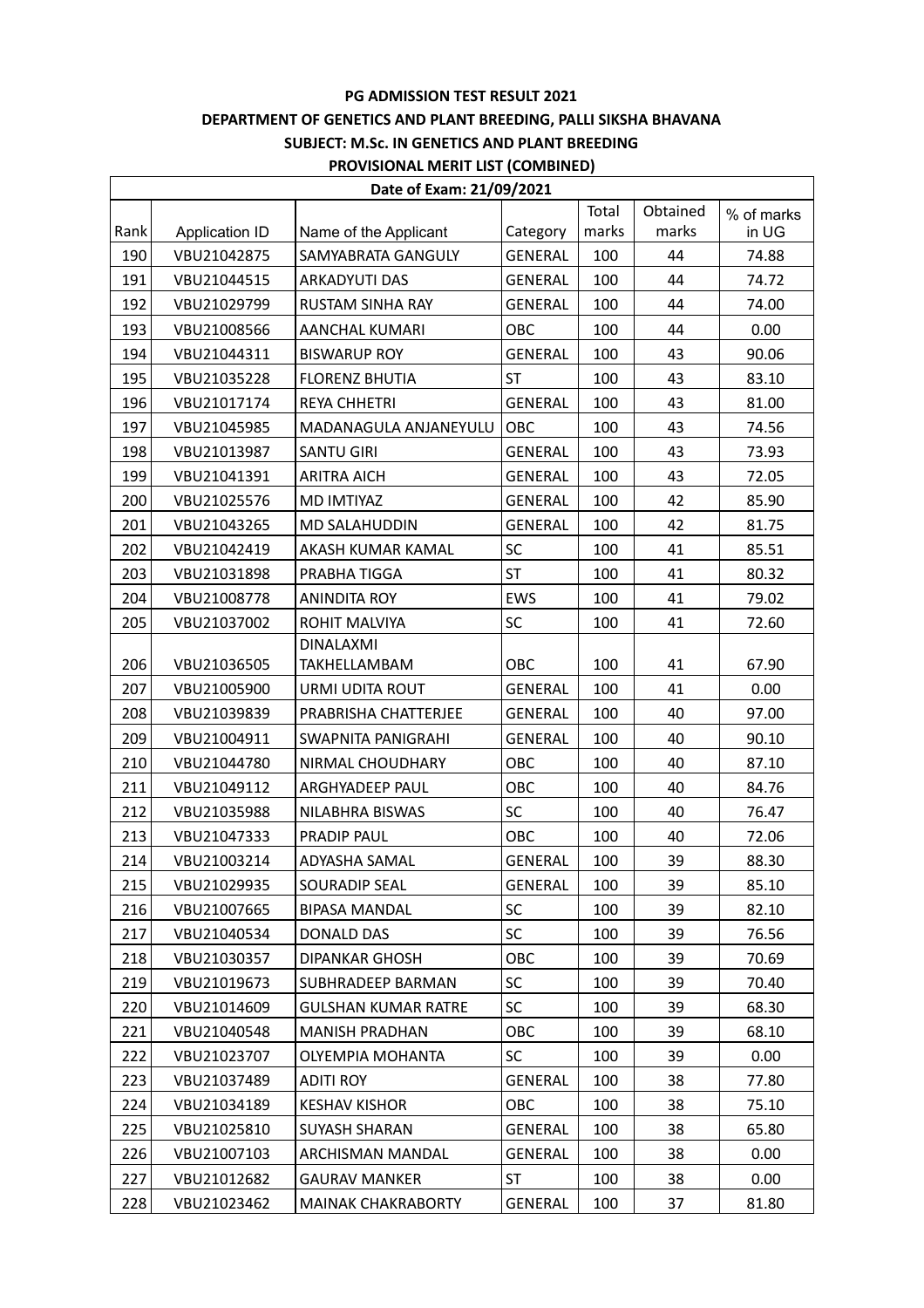# **DEPARTMENT OF GENETICS AND PLANT BREEDING, PALLI SIKSHA BHAVANA**

**SUBJECT: M.Sc. IN GENETICS AND PLANT BREEDING**

## **PROVISIONAL MERIT LIST (COMBINED)**

| Date of Exam: 21/09/2021 |                |                          |                |       |          |            |  |
|--------------------------|----------------|--------------------------|----------------|-------|----------|------------|--|
|                          |                |                          |                | Total | Obtained | % of marks |  |
| Rank                     | Application ID | Name of the Applicant    | Category       | marks | marks    | in UG      |  |
| 229                      | VBU21035560    | <b>SUSHANT KUMAR</b>     | OBC            | 100   | 37       | 80.39      |  |
| 230                      | VBU21027653    | PRERNA SUMAN             | SC             | 100   | 37       | 79.06      |  |
| 231                      | VBU21022169    | RAJARSHI GAYEN           | OBC            | 100   | 37       | 78.96      |  |
| 232                      | VBU21036038    | <b>MAFIK ALAM</b>        | OBC            | 100   | 37       | 77.24      |  |
| 233                      | VBU21035477    | SOURAJIT MANDAL          | <b>GENERAL</b> | 100   | 37       | 75.67      |  |
| 234                      | VBU21023005    | PRITAM MONDAL            | <b>GENERAL</b> | 100   | 37       | 71.00      |  |
| 235                      | VBU21030267    | <b>TOPSON GAB</b>        | <b>ST</b>      | 100   | 37       | 68.70      |  |
| 236                      | VBU21033306    | RIMA NASKAR              | SC             | 100   | 37       | 0.00       |  |
| 237                      | VBU21049031    | SK JAHED ALI             | OBC            | 100   | 37       | 0.00       |  |
| 238                      | VBU21028993    | TAMALIKA MANNA           | OBC            | 100   | 36       | 87.00      |  |
| 239                      | VBU21046501    | <b>RUCHI</b>             | OBC            | 100   | 36       | 79.94      |  |
| 240                      | VBU21044643    | PRIYANKA KUMARI          | <b>OBC</b>     | 100   | 36       | 79.67      |  |
| 241                      | VBU21028716    | <b>BIVEK DEB</b>         | <b>GENERAL</b> | 100   | 36       | 0.00       |  |
| 242                      | VBU21024135    | <b>JHANSI SHAILA</b>     | SC             | 100   | 36       | 0.00       |  |
| 243                      | VBU21035383    | DIPAYAN HAZRA            | <b>GENERAL</b> | 100   | 35       | 77.00      |  |
| 244                      | VBU21048986    | <b>HOSSAIN MD TAREKH</b> | OBC            | 100   | 35       | 74.87      |  |
| 245                      | VBU21019937    | <b>NIRBAN MONDAL</b>     | SC             | 100   | 35       | 64.80      |  |
| 246                      | VBU21024039    | RAJ PAMMI BAIDYA         | SC             | 100   | 35       | 0.00       |  |
| 247                      | VBU21034605    | SANJAY KUMAR             | OBC            | 100   | 34       | 0.00       |  |
| 248                      | VBU21009599    | <b>BRAJ MOHAN KUIRY</b>  | OBC            | 100   | 33       | 88.70      |  |
| 249                      | VBU21030646    | <b>ANTHIMA RAMESH</b>    | <b>GENERAL</b> | 100   | 33       | 82.00      |  |
| 250                      | VBU21023919    | SEMANTI DAS              | <b>SC</b>      | 100   | 33       | 69.00      |  |
| 251                      | VBU21030897    | <b>RITWIK BISWAS</b>     | <b>GENERAL</b> | 100   | 33       | 67.00      |  |
| 252                      | VBU21029001    | PRATISH KUMAR MISHRA     | GENERAL        | 100   | 33       | 0.00       |  |
| 253                      | VBU21036387    | PABITRA BERA             | GENERAL        | 100   | 32       | 74.36      |  |
| 254                      | VBU21044317    | SAJAL BISHWAS            | <b>GENERAL</b> | 100   | 32       | 73.10      |  |
| 255                      | VBU21036903    | MAHAMUDA BEGAM           | <b>GENERAL</b> | 100   | 32       | 69.00      |  |
| 256                      | VBU21030048    | SUDARSAN KUNDU           | OBC            | 100   | 32       | 67.00      |  |
| 257                      | VBU21002584    | SOURADIP DAS             | <b>SC</b>      | 100   | 31       | 71.17      |  |
| 258                      | VBU21010267    | <b>SUBHANKAR DAS</b>     | <b>GENERAL</b> | 100   | 30       | 80.53      |  |
| 259                      | VBU21042706    | CHINTHI AKSHATHA         | <b>ST</b>      | 100   | 30       | 78.80      |  |
| 260                      | VBU21043937    | <b>KISHMAT SK</b>        | OBC            | 100   | 30       | 71.68      |  |
| 261                      | VBU21048704    | DEBANJAN DEY             | <b>GENERAL</b> | 100   | 30       | 6.42       |  |
| 262                      | VBU21025335    | <b>TOWSIF ALI</b>        | OBC            | 100   | 30       | 0.00       |  |
| 263                      | VBU21046826    | SABBIR RAHAMAN MALLICK   | OBC            | 100   | 29       | 79.73      |  |
| 264                      | VBU21025947    | PRITAM DAS               | SC             | 100   | 28       | 0.00       |  |
| 265                      | VBU21007375    | <b>ANIRBAN SARKAR</b>    | OBC            | 100   | 27       | 72.83      |  |
| 266                      | VBU21046934    | SANDRA MANOJ KUMAR       | ST             | 100   | 26       | 91.00      |  |
| 267                      | VBU21004204    | <b>AMIT SINGHA</b>       | <b>SC</b>      | 100   | 26       | 78.00      |  |
| 268                      | VBU21035875    | TRIDEB DAS               | SC             | 100   | 26       | 73.74      |  |